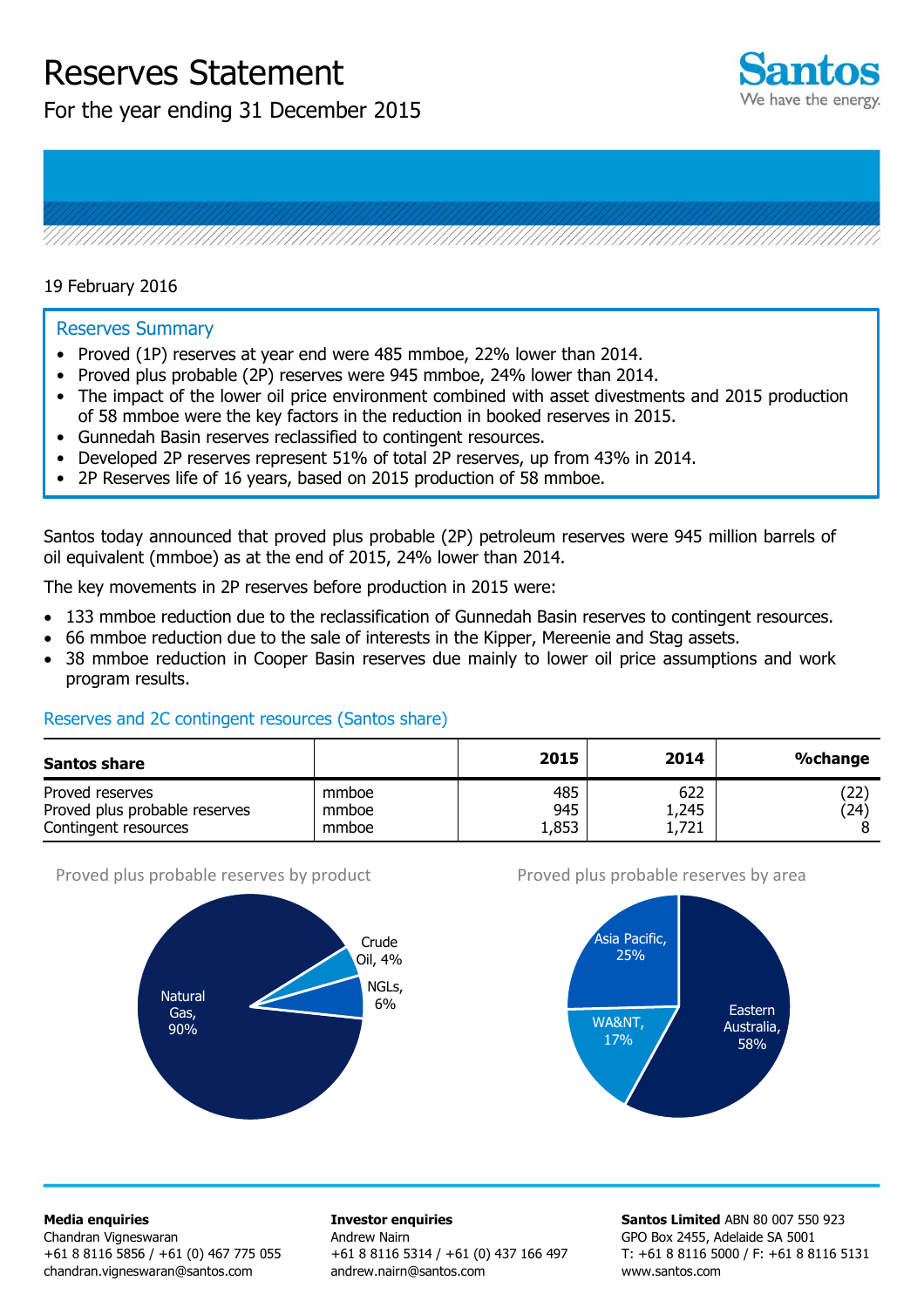

## Cooper Basin

### Cooper Basin proved plus probable reserves by product (Santos share)

| <b>Santos share</b>                                |                                    | 2015                     | 2014                     | <b>%change</b>               |
|----------------------------------------------------|------------------------------------|--------------------------|--------------------------|------------------------------|
| Sales gas<br>Crude oil<br>Condensate<br><b>LPG</b> | PJ<br>mmbbl<br>mmbbl<br>000 tonnes | 726<br>20<br>11<br>1,457 | 972<br>26<br>15<br>1,791 | (25)<br>(22)<br>(23)<br>(19) |
| <b>Total</b>                                       | mmboe                              | 168                      | 222                      | (24)                         |

Sales gas proved plus probable reserves decreased by 19% before 2015 production, primarily due to the adoption of lower oil and gas price assumptions and the consequent removal or reclassification of subeconomic projects. Revisions were also made based on work program results and project updates, primarily in the Baryulah, Coonatie, Tirrawarra-Gooranie, Big Lake and Moomba fields.

### **GLNG**

### GLNG Reserves and 2C contingent resources (GLNG share)

| <b>GLNG share</b>             |    | 2015  | 2014  | %change |
|-------------------------------|----|-------|-------|---------|
| Proved reserves               | PJ | 2,540 | 2,245 | 10      |
| Proved plus probable reserves | PJ | 5,546 | 5,603 |         |
| Contingent resources          | PJ | 1,328 | 1,202 |         |

GLNG proved reserves increased 15% before 2015 production, while proved plus probable reserves were broadly in-line with the prior year.

In addition to the reserves in the table above, GLNG has executed Santos portfolio and third party gas supply agreements for an aggregate of between approximately 2,100 PJ and 2,500 PJ over periods of up to 20 years.

### Gunnedah Basin

Santos' focus in the current lower oil price environment is to improve the operating efficiency of its producing assets and reduce capital expenditure. While the company is progressing the evaluation and approvals processes for the proposed Narrabri Gas Project, reserves in the Gunnedah Basin have been reclassified as contingent resources.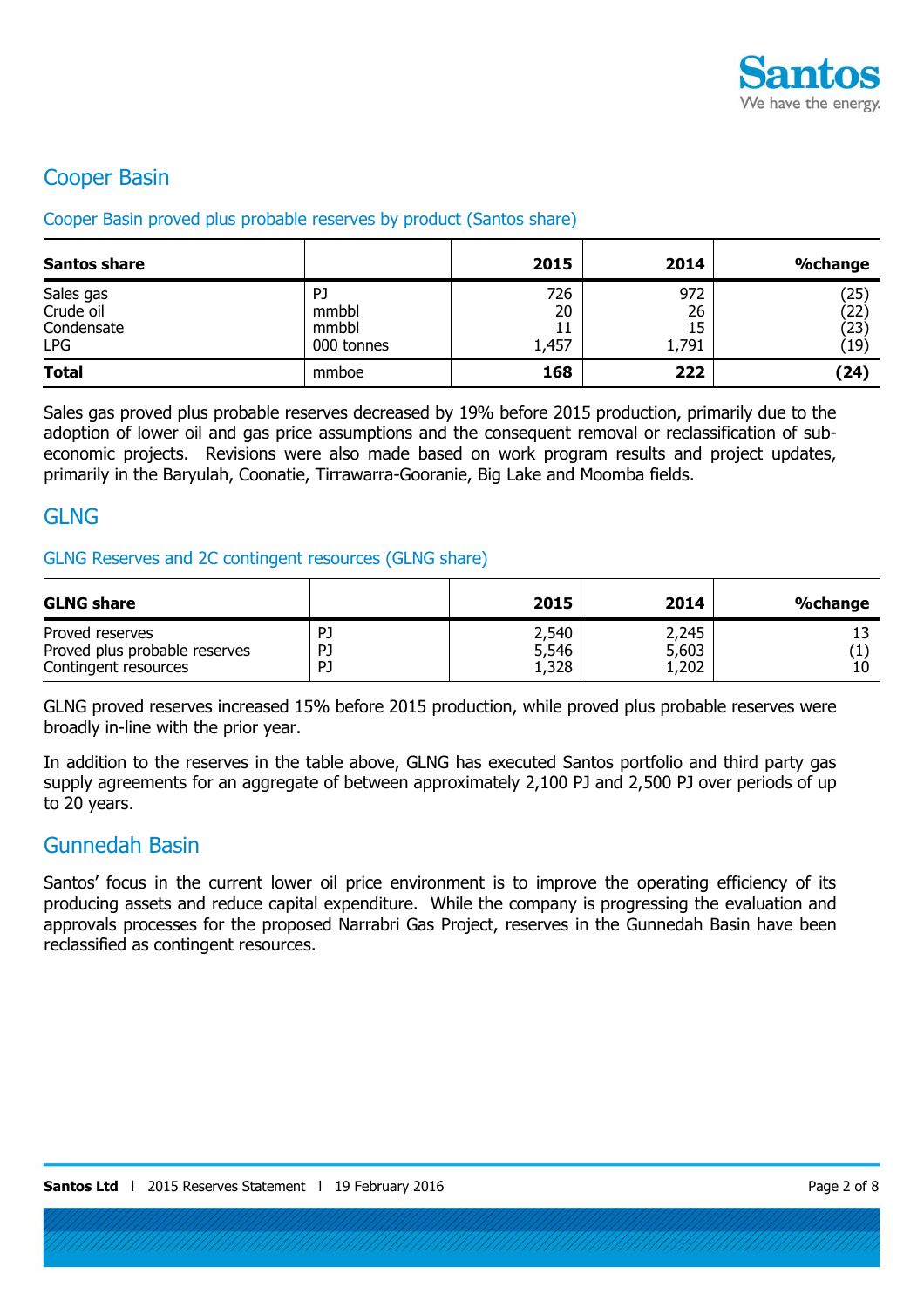

### 2C Contingent resources

Contingent resources increased by 8% or 132 mmboe to approximately 1.8 billion barrels of oil equivalent.

Key movements in contingent resources included:

- 46 mmboe addition following the integration of successful appraisal drilling results in the Barossa field.
- 29 mmboe addition from exploration discoveries, including the Bestari oil discovery offshore Malaysia.
- 50 mmboe reduction from asset divestments, including Meerenie, Sole and Stag.
- 83 mmboe net overall increase due to a categorisation review and the reclassification of Gunnedah Basin reserves to contingent resources.

### Oil price assumptions

In undertaking its 2015 reserves process, Santos has taken into account its oil price forecasts used for impairment analysis in its 2015 full-year accounts.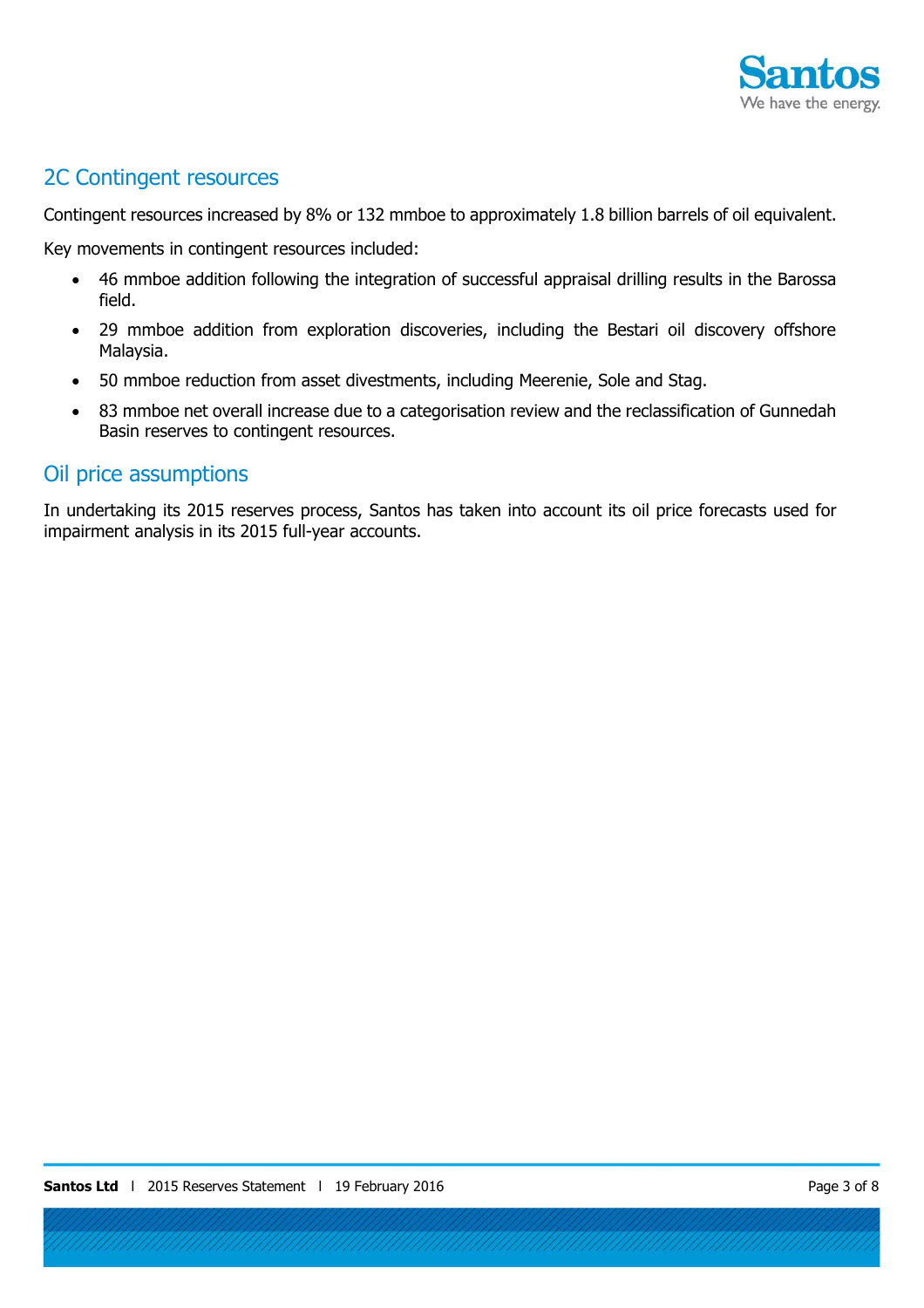

# Proved reserves

# Year-end 2015 (Santos share)

|                                                                                       |                       | Crude oil   | <b>Condensate</b>  | <b>LPG</b>                                                             |                    | <b>All products</b><br>mmboe |                               |
|---------------------------------------------------------------------------------------|-----------------------|-------------|--------------------|------------------------------------------------------------------------|--------------------|------------------------------|-------------------------------|
| <b>Basin/Area</b>                                                                     | Sales gas<br>PJ       | mmbbl       | mmbbl              | 000 tonnes                                                             | Developed          | Undeveloped                  | Total                         |
| Eastern Australia<br>Surat/Bowen<br>Cooper/Eromanga<br>Gippsland/Otway<br>Gunnedah    | 903<br>336<br>49<br>0 | 0<br>9      | 0<br>5<br>$\Omega$ | 628<br>$\overline{\phantom{a}}$                                        | 78<br>45<br>2<br>0 | 77<br>31                     | 155<br>76<br>8<br>$\mathbf 0$ |
| <b>Total EA</b>                                                                       | 1,288                 | 9           | 5                  | 628                                                                    | 125                | 115                          | 240                           |
| Western Australia &<br><b>Northern Territory</b><br>Carnarvon<br>Bonaparte<br>Amadeus | 360<br>72<br>17       | 3<br>2      | 4<br>2<br>0        | 96<br>149                                                              | 47<br>14<br>3      | 21<br>1<br>3                 | 69<br>15<br>6                 |
| <b>Total WA&amp;NT</b>                                                                | 450                   | 5           | 6                  | 245                                                                    | 65                 | 25                           | 90                            |
| <b>Asia Pacific</b><br>Papua New Guinea<br>Vietnam<br>Indonesia                       | 752<br>8<br>36        | 0<br>7<br>0 | 12<br>0            | $\overline{a}$<br>$\overline{\phantom{a}}$<br>$\overline{\phantom{a}}$ | 90<br>8<br>6       | 51                           | 141<br>8<br>6                 |
| <b>Total Asia Pacific</b>                                                             | 796                   | 7           | 12                 | $\overline{\phantom{a}}$                                               | 105                | 51                           | 155                           |
| <b>Total 1P</b>                                                                       | 2,534                 | 21          | 23                 | 873                                                                    | 295                | 191                          | 485                           |
| Proportion of total proved reserves that are unconventional                           |                       |             |                    |                                                                        |                    |                              | 32%                           |

### Proved reserves reconciliation

| <b>Product</b>  |            | <b>Reserves</b><br>Year-end<br>2014 | Production | Revisions and<br>extensions | <b>Discoveries</b> | Net acquisitions and<br>divestments | <b>Reserves</b><br>Year-end<br>2015 |
|-----------------|------------|-------------------------------------|------------|-----------------------------|--------------------|-------------------------------------|-------------------------------------|
| Sales gas       | PJ         | 3,204                               | (261)      | (226)                       |                    | (184)                               | 2,534                               |
| Crude oil       | mmbbl      | 28                                  | (8)        |                             |                    | (3)                                 | 21                                  |
| Condensate      | mmbbl      | 32                                  | (4)        | (2)                         |                    | (4)                                 | 23                                  |
| LPG             | 000 tonnes | 1,520                               | (152)      | (36)                        | -                  | (459)                               | 873                                 |
| <b>Total 1P</b> | mmboe      | 622                                 | (58)       | (37)                        |                    | (42)                                | 485                                 |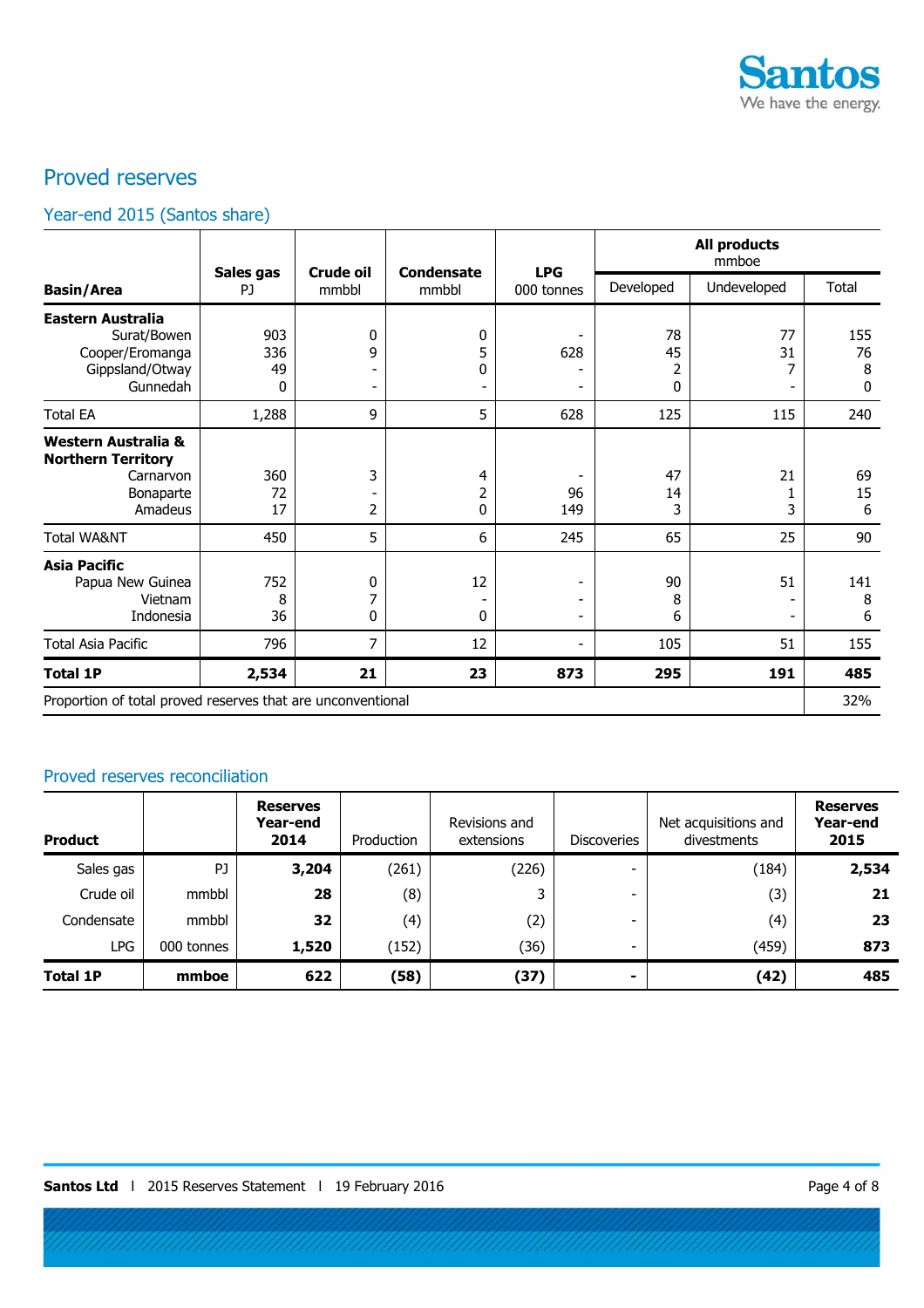

# Proved plus probable reserves

### Year-end 2015 (Santos share)

|                                                                                       |                         |                                     |                            |                          |                     | <b>All products</b><br>mmboe |                                  |
|---------------------------------------------------------------------------------------|-------------------------|-------------------------------------|----------------------------|--------------------------|---------------------|------------------------------|----------------------------------|
| <b>Basin/Area</b>                                                                     | Sales gas<br>PJ         | Crude oil<br>mmbbl                  | <b>Condensate</b><br>mmbbl | <b>LPG</b><br>000 tonnes | Developed           | Undeveloped                  | Total                            |
| Eastern Australia<br>Surat/Bowen<br>Cooper/Eromanga<br>Gippsland/Otway<br>Gunnedah    | 2,136<br>726<br>74<br>0 | 0<br>20<br>$\overline{\phantom{a}}$ | 0<br>11<br>0               | 1,457                    | 89<br>106<br>4<br>0 | 279<br>61<br>9               | 367<br>168<br>13<br>$\mathbf{0}$ |
| <b>Total EA</b>                                                                       | 2,935                   | 20                                  | 11                         | 1,457                    | 199                 | 349                          | 548                              |
| Western Australia &<br><b>Northern Territory</b><br>Carnarvon<br>Bonaparte<br>Amadeus | 606<br>93<br>61         | 9<br>-<br>4                         | 7<br>3                     | 178<br>299               | 78<br>17<br>12      | 41<br>3<br>6                 | 119<br>20<br>18                  |
| <b>Total WA&amp;NT</b>                                                                | 760                     | 12                                  | 11                         | 476                      | 107                 | 50                           | 157                              |
| Asia Pacific<br>Papua New Guinea<br>Vietnam<br>Indonesia                              | 1,173<br>11<br>52       | 0<br>9<br>0                         | 20<br>0                    |                          | 153<br>11<br>9      | 68<br>-                      | 220<br>11<br>9                   |
| Total Asia Pacific                                                                    | 1,236                   | 9                                   | 20                         |                          | 172                 | 68                           | 240                              |
| <b>Total 2P</b>                                                                       | 4,931                   | 42                                  | 42                         | 1,933                    | 478                 | 466                          | 945                              |
| Proportion of total proved plus probable reserves that are unconventional             |                         |                                     |                            |                          |                     |                              | 39%                              |

### Proved plus probable reserves reconciliation

| <b>Product</b>  |            | <b>Reserves</b><br>Year-end<br>2014 | Production | Revisions and<br>extensions | <b>Discoveries</b>       | Net acquisitions and<br>divestments | <b>Reserves</b><br>Year-end<br>2015 |
|-----------------|------------|-------------------------------------|------------|-----------------------------|--------------------------|-------------------------------------|-------------------------------------|
| Sales gas       | PJ         | 6,450                               | (261)      | (1,028)                     | $\overline{\phantom{0}}$ | (231)                               | 4,931                               |
| Crude oil       | mmbbl      | 61                                  | (8)        | (3)                         | -                        | (8)                                 | 42                                  |
| Condensate      | mmbbl      | 53                                  | (4)        | (2)                         | -                        | (6)                                 | 42                                  |
| LPG             | 000 tonnes | 3,002                               | (152)      | (221)                       | -                        | (697)                               | 1,933                               |
| <b>Total 2P</b> | mmboe      | 1,245                               | (58)       | (184)                       |                          | (59)                                | 945                                 |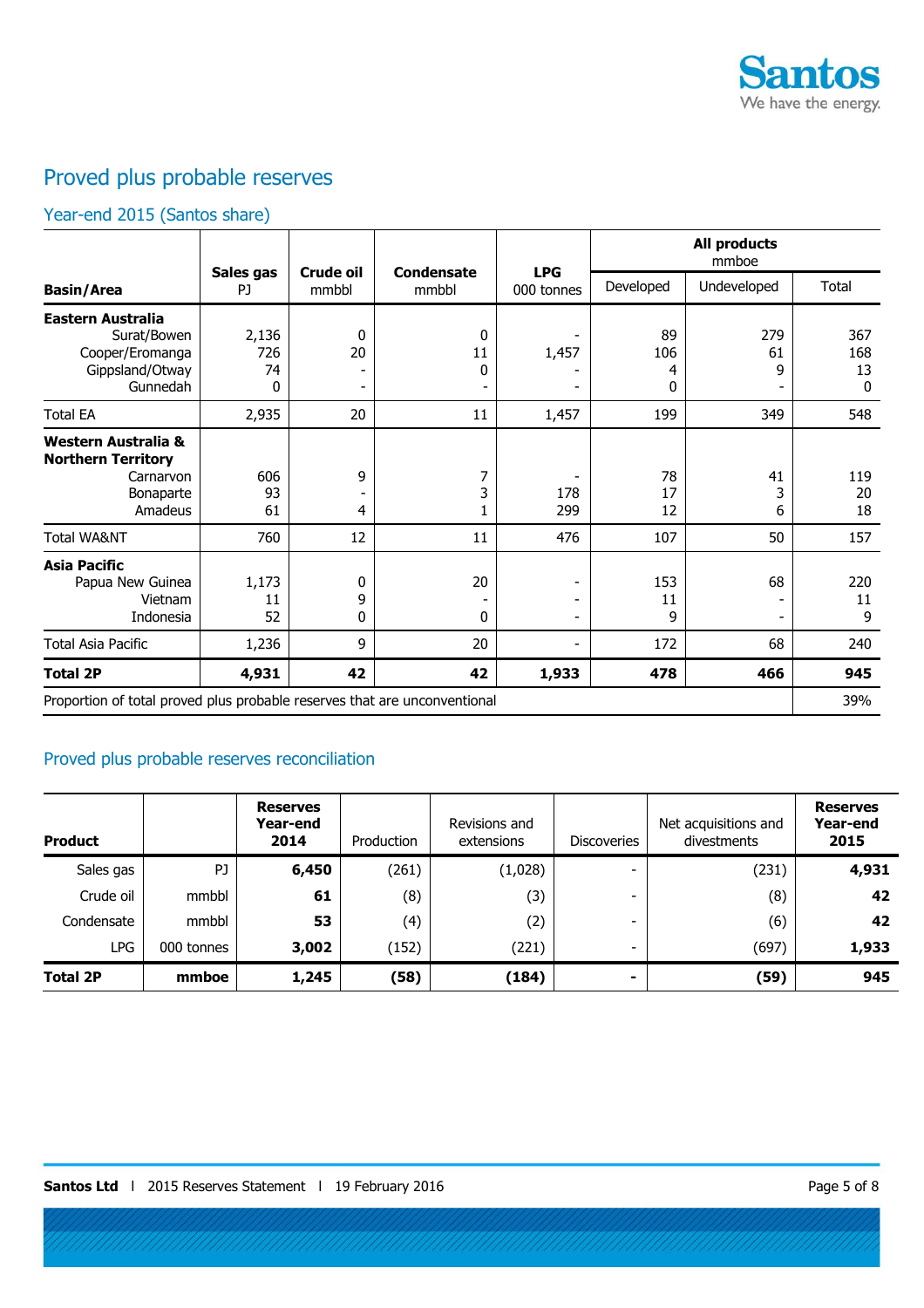

# 2C Contingent resources

### Year-end 2015 (Santos share)

| <b>Basin/Area</b>                      | Sales gas<br>PJ. | <b>Crude oil</b><br>mmbbl | <b>Condensate</b><br>mmbbl | <b>LPG</b><br>000 tonnes | All products<br>mmboe |
|----------------------------------------|------------------|---------------------------|----------------------------|--------------------------|-----------------------|
| Eastern Australia                      | 5,715            | 35                        | 25                         | 3,370                    | 1,070                 |
| Western Australia & Northern Territory | 3,559            | 20                        | 42                         | 56                       | 672                   |
| Asia Pacific                           | 273              | 62                        |                            | -                        | 111                   |
| <b>Total 2C</b>                        | 9,547            | 118                       | 69                         | 3,426                    | 1,853                 |

#### 2C Contingent resources reconciliation

| <b>Product</b>   | Contingent<br>resources<br>Year-end<br>2014 | Production | Revisions and<br>extensions | <b>Discoveries</b> | Net acquisitions<br>and divestments | <b>Contingent</b><br>resources<br>Year-end<br>2015 |
|------------------|---------------------------------------------|------------|-----------------------------|--------------------|-------------------------------------|----------------------------------------------------|
| Total 2C (mmboe) | 1,721                                       |            | 153                         | 29                 | (50)                                | 1,853                                              |

#### **Notes**

- 1. This reserves statement:
	- a. is based on, and fairly represents, information and supporting documentation prepared by, or under the supervision of, the qualified petroleum reserves and resources evaluators listed in note 14 of this reserves statement. Details of each qualified petroleum reserves and resources evaluator's employment and professional organisation membership are set out in note 14 of this reserves statement; and
	- b. as a whole has been approved by Barbara Pribyl, who is a qualified petroleum reserves and resources evaluator and whose employment and professional organisation membership details are set out in note 14 of this reserves statement; and
	- c. is issued with the prior written consent of Barbara Pribyl as to the form and context in which the estimated petroleum reserves and contingent resources and the supporting information are presented.
- 2. The estimates of petroleum reserves and contingent resources contained in this reserves statement are as at 31 December 2015.
- 3. Santos prepares its petroleum reserves and contingent resources estimates in accordance with the Petroleum Resources Management System (PRMS) sponsored by the Society of Petroleum Engineers (SPE).
- 4. This reserves statement is subject to risk factors associated with the oil and gas industry. It is believed that the expectations of petroleum reserves and contingent resources reflected in this statement are reasonable, but they may be affected by a range of variables which could cause actual results or trends to differ materially, including but not limited to: price fluctuations, actual demand, currency fluctuations, geotechnical factors, drilling and production results, gas commercialisation, development progress, operating results, engineering estimates, loss of market, industry competition, environmental risks, physical risks, legislative, fiscal and regulatory developments, economic and financial markets conditions in various countries, approvals and cost estimates.
- 5. All estimates of petroleum reserves and contingent resources reported by Santos are prepared by, or under the supervision of, a qualified petroleum reserves and resources evaluator or evaluators. Processes are documented in the Santos Reserves Guidelines which are overseen by a Reserves Committee. The frequency of reviews is dependent on the magnitude of the petroleum reserves and contingent resources and changes indicated by new data. If the changes are material, they are reviewed by the Santos internal technical leaders, prior to overall approval by management and the Reserves Committee.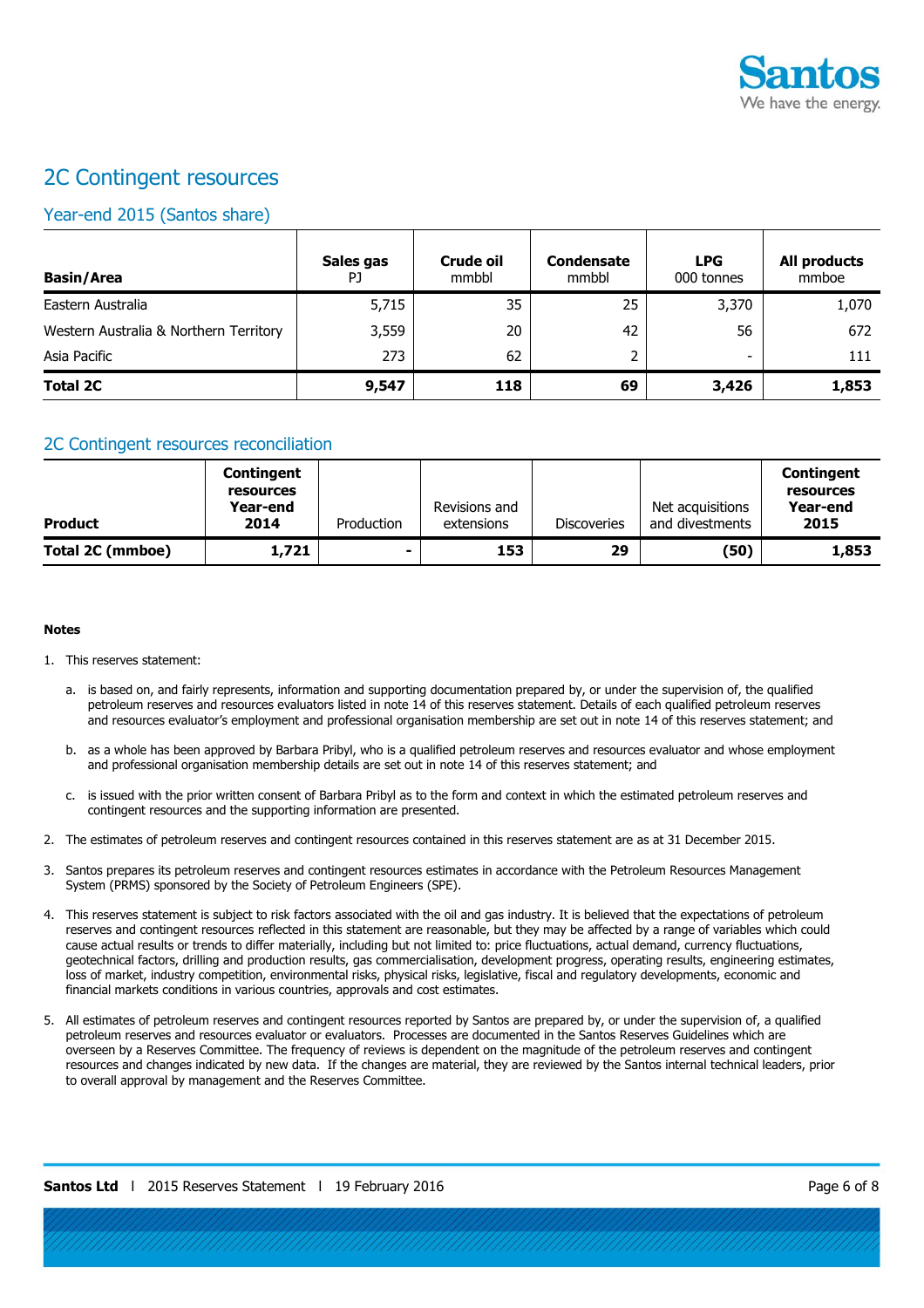

- 6. Santos engages independent experts Gaffney, Cline & Associates, Netherland, Sewell & Associates, Inc. and DeGolyer and MacNaughton to audit and/or evaluate reserves and contingent resources. Each auditor found, based on the outcomes of its respective audit and evaluation, and its understanding of the estimation processes employed by Santos, that Santos' 31 December 2015 petroleum reserves and contingent resources quantities in aggregate compare reasonably to those estimates prepared by each auditor. Thus, in the aggregate, the total volumes summarised in the tables included in this reserves statement represent a reasonable estimate of Santos' petroleum reserves and contingent resources position as at 31 December 2015.
- 7. Unless otherwise stated, all references to petroleum reserves and contingent resources quantities in this reserves statement are Santos' net share.
- 8. Reference points for Santos' petroleum reserves and contingent resources and production are defined points within Santos' operations where normal exploration and production business ceases, and quantities of produced product are measured under defined conditions prior to custody transfer. Fuel, flare and vent consumed to the reference points are excluded.
- 9. Petroleum reserves and contingent resources are aggregated by arithmetic summation by category and as a result, proved reserves may be a very conservative estimate due to the portfolio effects of arithmetic summation.
- 10. Petroleum reserves and contingent resources are typically prepared by deterministic methods with support from probabilistic methods.
- 11. Any material concentrations of undeveloped petroleum reserves that have remained undeveloped for more than 5 years: (a) are intended to be developed when required to meet contractual obligations; and (b) have not been developed to date because they have not yet been required to meet contractual obligations.
- 12. Petroleum reserves replacement ratio is the ratio of the change in petroleum reserves (excluding production) divided by production.
- 13. Information on petroleum reserves and contingent resources quoted in this reserves statement is rounded to the nearest whole number. Some totals in the tables may not add due to rounding. Items that round to zero are represented by the number 0, while items that are actually zero are represented with a dash "-".
- 14. Qualified Petroleum Reserves and Resources Evaluators

| <b>Name</b>     | <b>Employer</b> | <b>Professional</b> |
|-----------------|-----------------|---------------------|
|                 |                 | <b>Organisation</b> |
| <b>B</b> Pribyl | Santos Ltd      | <b>SPE</b>          |
| P Lyford        | Santos Ltd      | <b>SPE</b>          |
| <b>B</b> Camac  | Santos Ltd      | SPE, PESA           |
| A Western       | Santos Ltd      | <b>SPE</b>          |
| M Woolley       | Santos Ltd      | <b>SPE</b>          |
| A Hill          | Santos Ltd      | <b>PESA</b>         |
| E Klettke       | Santos Ltd      | SPE, APEGA          |
| N Pink          | Santos Ltd      | <b>SPE</b>          |
| A Wisnugroho    | Santos Ltd      | <b>SPE</b>          |
| J Telford       | Santos Ltd      | <b>SPE</b>          |
| R Price         | Santos Ltd      | <b>SPE</b>          |
| C Harwood       | Santos Ltd      | PESA, AAPG          |
| D Smith         | <b>NSAI</b>     | <b>SPE</b>          |

SPE: Society of Petroleum Engineers

APEGA: The Association of Professional Engineers and Geoscientists of Alberta PESA: Petroleum Exploration Society of Australia

AAPG: American Association of Petroleum Geologists